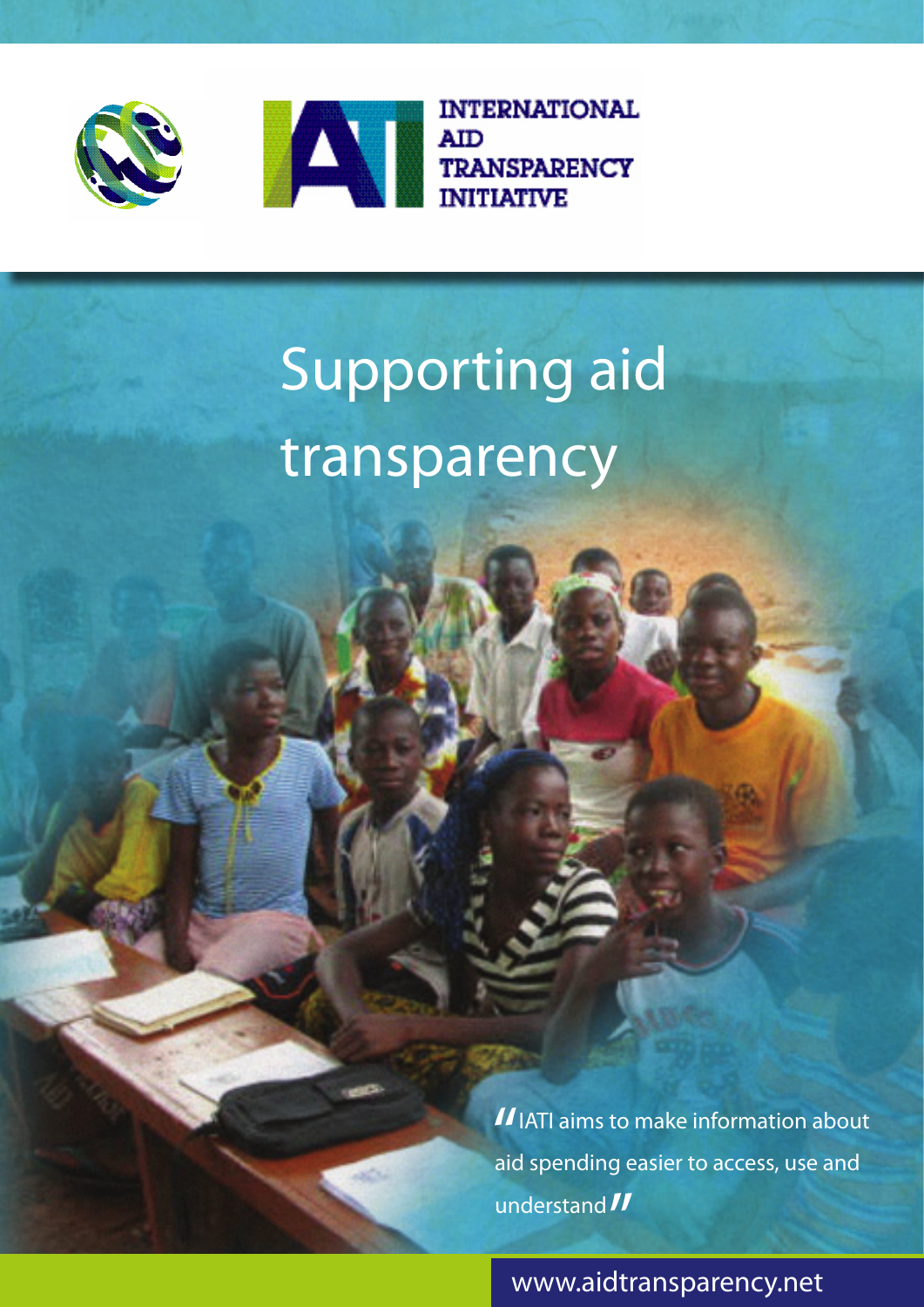

#### www.aidtransparency.net



### Example of the benefits of transparency

UGANDA - a randomised control trial of community health clinics showed the remarkable effects of transparency on health care in Uganda. Clinics subjected to greater public scrutiny reduced under-five mortality rates by 33%. The experiment randomly assigned community health clinics to receive published "report cards" and to be subject to NGO-organised public meetings on the quality of the clinics' health care.

In those clinics receiving transparency "treatment", waiting time for care decreased, absenteeism among doctors and nurses plummeted, clinics got cleaner, fewer drugs were stolen, 40-50% more children received dietary supplements and vaccines, health services got used more and, most impressively, 33% fewer children died before their 5th birthday.

This amounted to 550 saved lives in one small area of Uganda encompassing only 55,000 households—a strong testament that transparency in development finance can save lives.

<sup>1</sup> Bjorkman and Svennson, Quarterly Journal of Economics, MIT 2009

## About IATI

The International Aid Transparency Initiative (IATI) was set up in 2008 by 18 leading international development organisations. It aims to make information about aid spending easier to access, use and understand.

Launched at the Accra High Level Forum on Aid Effectiveness, this multi-stakeholder initiative brings together donors, developing countries and civil society organisations to help donors and developing countries meet their Accra Agenda for Action commitments on aid transparency.

After widespread consultation, IATI decided to do this by:

- developing and agreeing a common standard for the publication of aid information the IATI standard (http://iatistandard.org/) which includes agreements on what to publish, common definitions and formats for publication, and a Framework for Implementation; and
- setting up an on-line registry (http://iatiregistry.org/) that as acts as an address book to the location of aid information that participating donors publish on their own websites.

#### What will the initiative do?

The new standard builds on existing agreements and definitions. It provides comparable classifications and definitions so that citizens, governments, parliamentarians, and people working in the development community can find out:

- how much money is being provided
- when it was, or is, due to be paid out
- what the funds are expected to achieve.

Participating donors are adjusting their existing processes for collecting information about their aid expenditure in order to publish more information, more quickly, in a common, open format. This will enable IATI to meet the needs of a much wider range of stakeholders. Donors choose their own systems for collecting and publishing information. A new central registry makes it possible for people to find information quickly and easily because it points users to where the information they need has been published.

#### Publish Once, Use Often

Organisations only need to publish their aid information in one place and one format. This allows many different information users to access the information they need and use it for their own diverse purposes. This widens access to comparable aid information. It results in more openness and accountability. It makes it easier to monitor aid effectiveness and thus help to accelerate poverty reduction.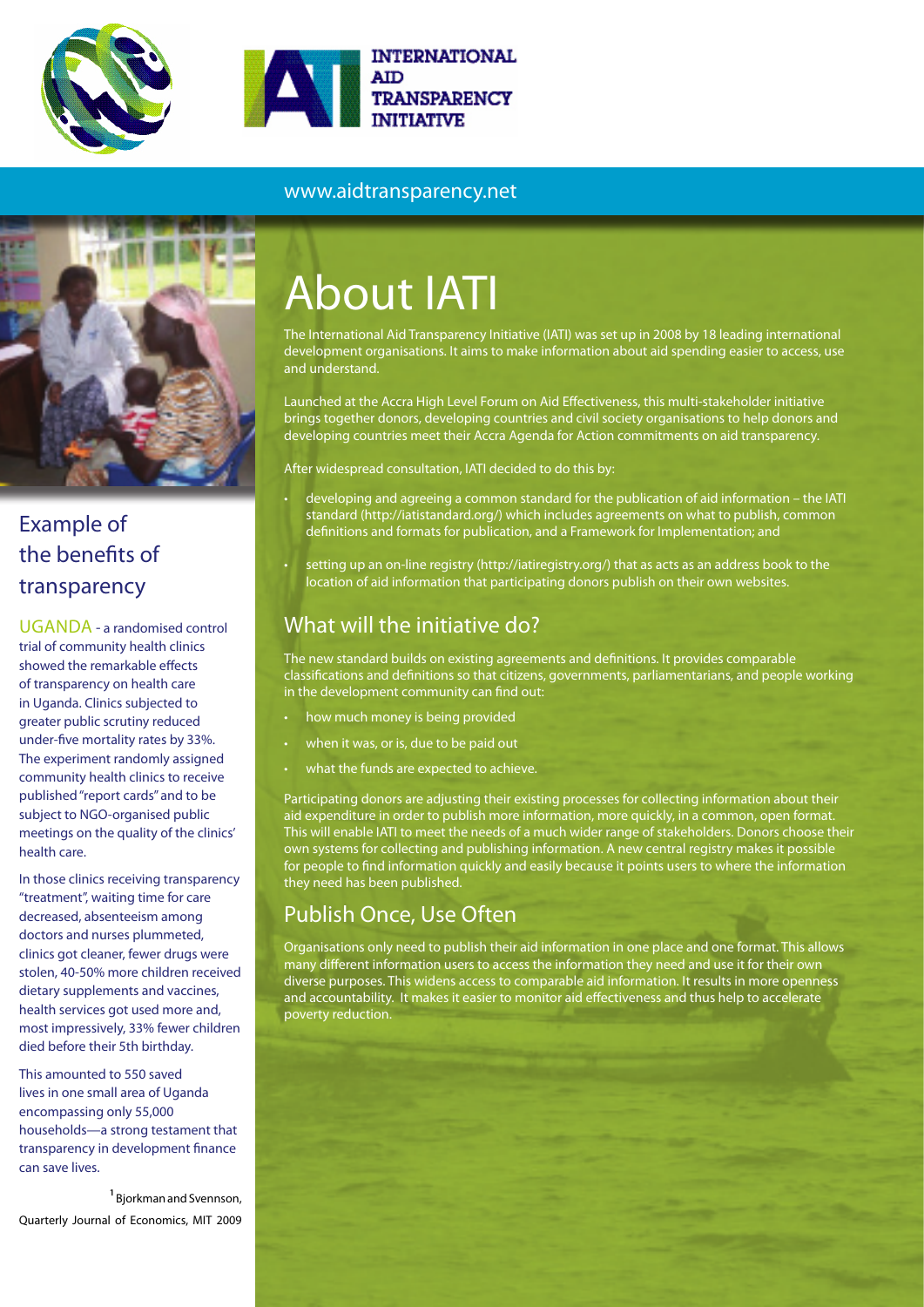#### Who Benefits?

Having one gateway for accessing information from different sources is essential for:

- governments of developing countries who need to know how much aid is spent in their county and when the money will be paid out, so that they can plan their budgets and activities accordingly;
- citizens who want to check whether governments are keeping their promises and hold them to account;
- participating donors who are able to meet their 'access to information' obligations and reduce their administrative costs because they only need to publish their information once and no longer need to respond to multiple information requests;
- donors who want to co-ordinate their spending with that of other donors;
- community-based organisations who want to know what resources are available and influence how they are used;
- anti-corruption activists who want to track recipient governments' aid receipts and expenditure to find out whether money is being siphoned off; and
- journalists and researchers who want to investigate where aid is going and how effectively it is being spent.

#### Why is IATI needed?

People working in development find it difficult to gain access to information. Donors devote increasing resources responding to numerous information requests. Aid information in the main existing data sources, although can be good, is often out of date. None of the sources provide sufficiently comprehensive aid information to meet user's diverse needs.

The main sources are:

- Creditor Reporting System (CRS). A widely respected online database from the Development Assistance Committee (DAC) of the Organisation for Economic Co operation and Development (OECD). It provides high quality statistics on past annual aid flows from DAC donor countries, the European Union, the World Bank, and some UN agencies. Statistics are not as extensive or up to date enough for developing country governments and others wanting information on current and planned aid flows.
- AidData. A relatively new database by Development Gateway, Brigham Young University and the College of William and Mary. It includes CRS data and data from donors, with more detailed descriptions and sectors, more data on non-concessional flows and geocoding of projects. It links to recipients' aid management systems and can aggregate data from the IATI registry.
- Aid Information Management Systems (AIMS). Many recipient countries have systems to monitor aid flows, but recipient governments must request information from donors. This is labour intensive and replies from donors are late, incomplete or missing. IATI allows automatic data transfer that makes AIMS data more complete.
- Annual reports. Some donors publish their aid spending information in annual reports on their websites; people who contribute money (via taxes or charitable giving) can monitor spend. But, this information is difficult to compare with information from other sources.
- NGOs and charitable foundation reports. There are thousands of NGOs and foundations, who between them give millions of dollars to developing countries. Not all publish detailed information on their websites. IATI is working with some of them to collect the information in one place in a common, comparable format.